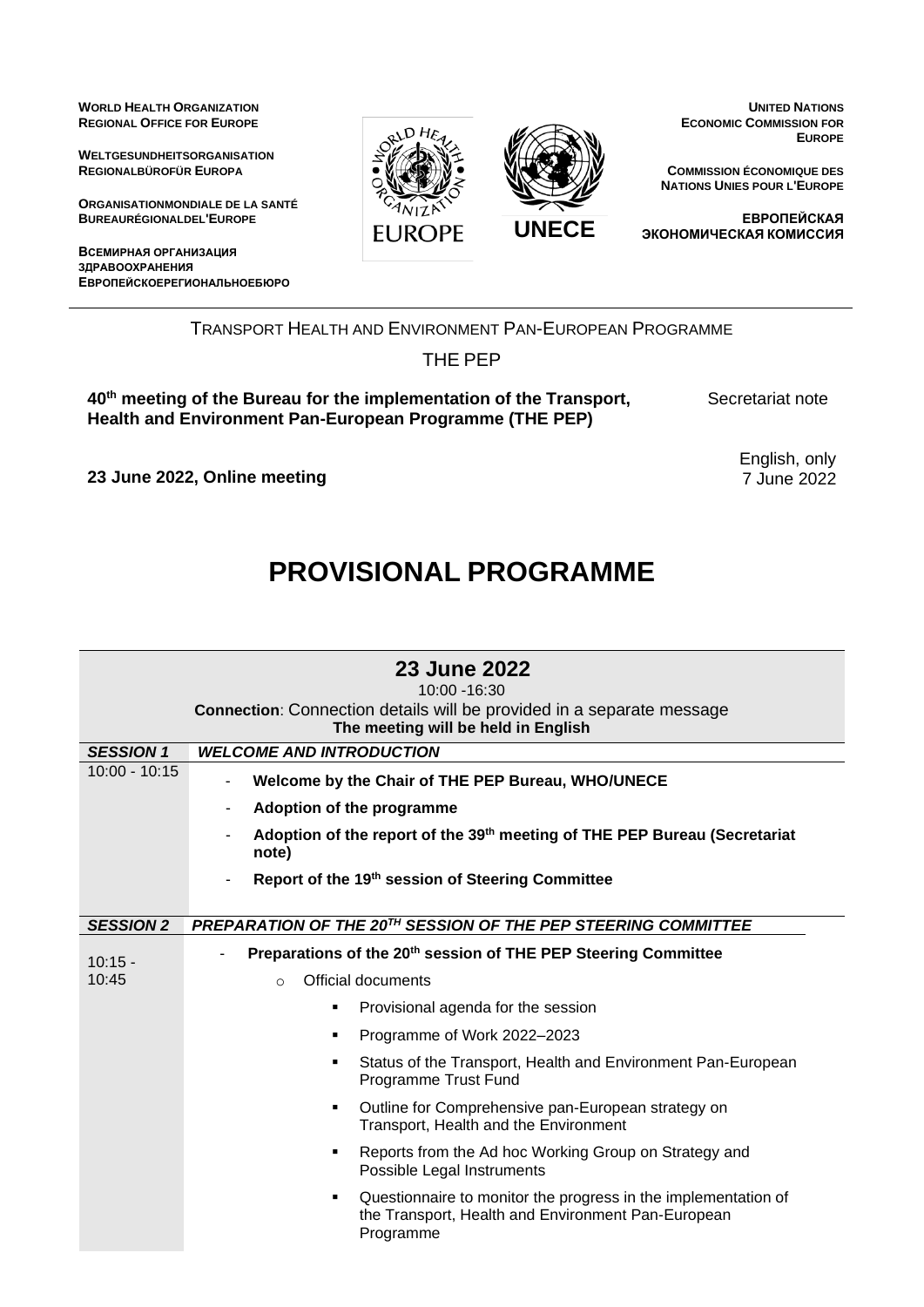|                  | THE PEP workplan for 2021-2025                                                                                                                                                                  |
|------------------|-------------------------------------------------------------------------------------------------------------------------------------------------------------------------------------------------|
|                  | Synthesis Report of the Meeting on the Occasion of the<br>Twentieth Anniversary of the Transport, Health and<br>Environment Pan-European Programme                                              |
|                  | Informal documents (Partnerships' leaders and other Bureau members<br>$\circ$<br>should contact the secretariat should they wish to submit any informal<br>document to the Steering Committee). |
|                  | Organizational and logistic information<br>$\circ$                                                                                                                                              |
| <b>SESSION 3</b> | <b>IMPLEMENTATION OF THE VIENNA DECLARATION</b>                                                                                                                                                 |
| $10:45 - 12:15$  | <b>Strategy on Transport, Health and the Environment</b>                                                                                                                                        |
|                  | Updates on the Strategy development process, including:<br>$\circ$                                                                                                                              |
|                  | - Two meetings of the ad-hoc working group                                                                                                                                                      |
|                  | - Outline of the Strategy, its scope, objectives, structure, funding, etc.                                                                                                                      |
|                  | - Terms of Reference (Expert in transport, health and environment<br>governance and policy)                                                                                                     |
|                  | Options for possible legal instruments                                                                                                                                                          |
|                  | Updates on the process<br>$\circ$                                                                                                                                                               |
|                  | <b>THE PEP Survey</b>                                                                                                                                                                           |
|                  | Updates on the preparations<br>$\circ$                                                                                                                                                          |
|                  | <b>Communication Strategy for THE PEP</b>                                                                                                                                                       |
|                  | Updates on the preparations<br>$\circ$                                                                                                                                                          |
| 12:15 - 13:45    | <b>Lunch Break</b>                                                                                                                                                                              |
|                  | Updates and discussion on THE PEP Partnerships<br>٠                                                                                                                                             |
| 13:45 - 15:15    |                                                                                                                                                                                                 |
|                  | <b>Updates on THE PEP publications</b>                                                                                                                                                          |
|                  |                                                                                                                                                                                                 |
| 15:15 - 15:30    | Break                                                                                                                                                                                           |
|                  |                                                                                                                                                                                                 |
| <b>SESSION 4</b> | <b>SYNERGIES WITH OTHER INTERNATIONAL ORGANIZATIONS AND PROCESSES</b>                                                                                                                           |
| 15:30 - 16:00    | Updates on "Bonn Dialogues" (3 June 2022)<br>۰                                                                                                                                                  |
|                  | Updates on the Ninth Environment for Europe Ministerial Conference (Nicosia,<br>۰<br>5-7 October 2022), including THE PEP side event                                                            |
|                  | Updates on the Seventh Environment and Health Ministerial Conference<br>(Budapest, 5-7 July 2023)                                                                                               |
| <b>SESSION 4</b> | <b>OTHER BUSINESS</b>                                                                                                                                                                           |
| 16:00 - 16:30    | Discussion on the next meetings under THE PEP, including the meetings of<br>the Steering Committee, Bureau, Ad-hoc working group, Partnerships, etc.                                            |
|                  | Any other business<br>$\overline{\phantom{a}}$                                                                                                                                                  |